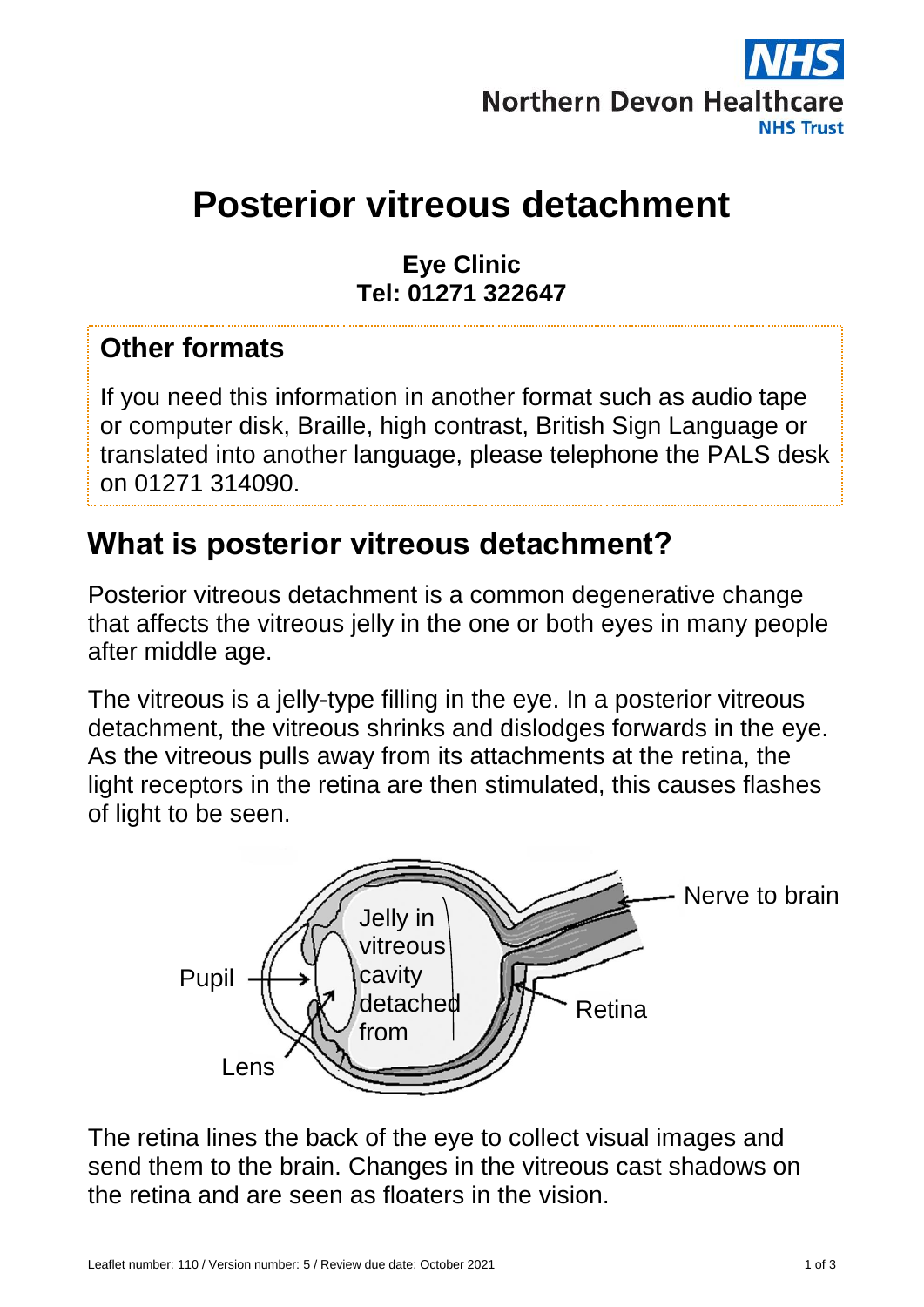## **What are the symptoms?**

Flashing lights and black floaters in the vision.

### **How is it treated?**

There is no treatment for a posterior vitreous detachment and you should not experience any visual loss from a posterior vitreous detachment.

The flashing lights will stop in time as the vitreous jelly becomes completely detached from the retina, the occasional floater may remain. You should become less aware of your floaters over time.

Occasionally the vitreous pulls a hole in the retina; this is more common if you are short-sighted, though this may also happen to normal sighted people. Retinal holes are treated in the eye clinic with laser treatment to prevent the retinal hole leading to a retinal detachment, to prevent the need for surgery.

## **How do I recognise a retinal detachment?**

If you have developed a retinal detachment you may notice:

- Increased floaters
- Increased flashing lights
- Persistent black shadows at the edges of your vision in one eye
- Curtain effect over part of your vision, that you cannot see through

**If you notice any of the above symptoms, you are advised to seek urgent medical advice by contacting your optician, GP or the eye clinic.**

# **Further information**

If you have any questions or concerns please ask any member of the medical or nursing team or contact the Eye Clinic, Monday to Thursday 9am to 5pm, Friday 9am to 1pm.

Tel: 01271 322467